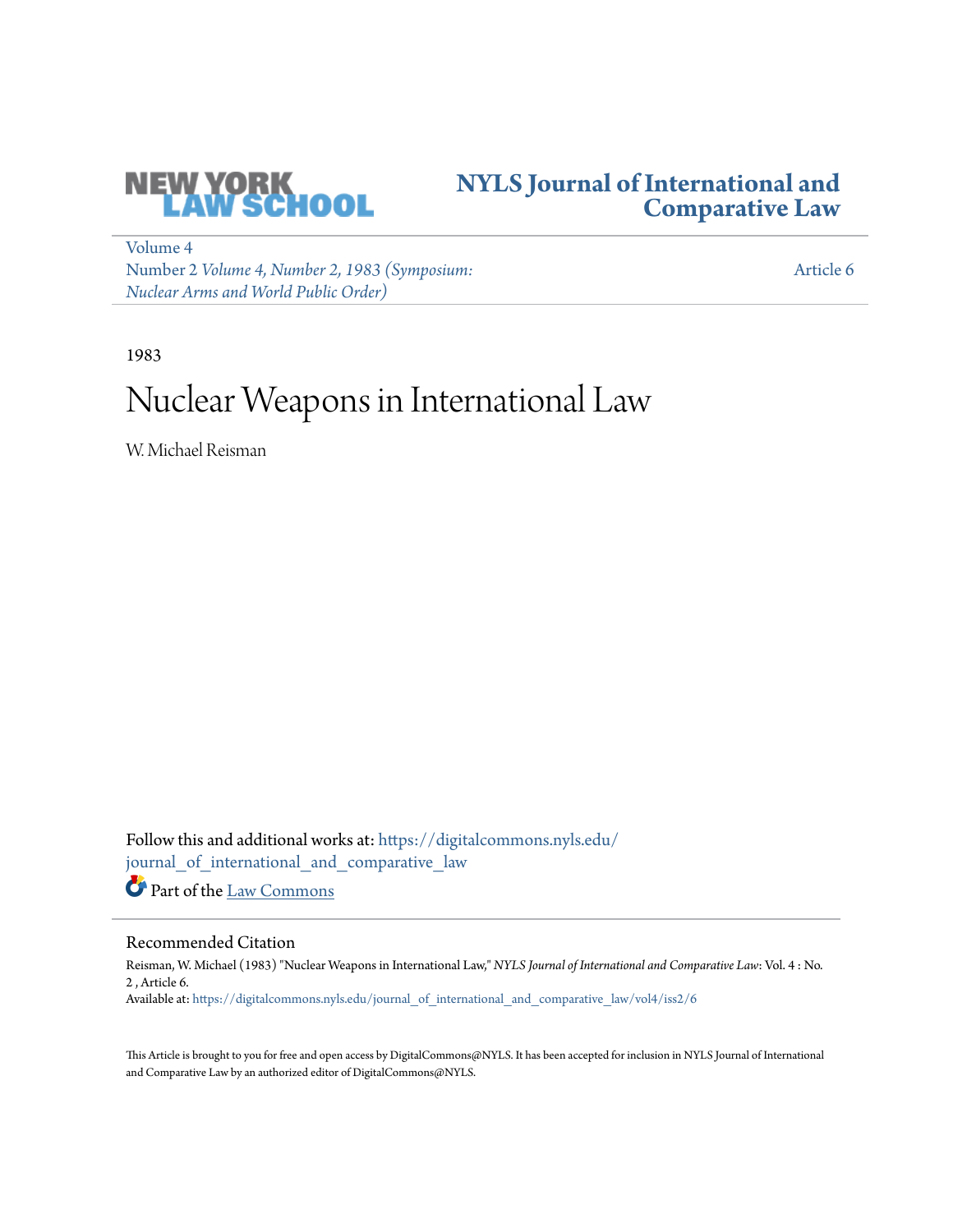## NUCLEAR WEAPONS IN INTERNATIONAL LAW

## *W. MICHAEL REISMAN\**

The papers in this symposium have posed three questions which have not been kept distinct. The first question is what is the law in this matter? The second question is what should the law be? The third is how can we go about changing the law so that it will more nearly approximate our preferences in the future? I suggest that we consider each of these questions separately and be careful not to narcotize ourselves into an imagined bliss **by** transforming only in our own minds preference into prescription. We no more serve the constituencies to which we are committed in doing that, than we would were we to advise a client, whose life or treasure was in jeopardy, what the law ought to be rather than what it is.

Professor Weston paid Professor McDougal and me a very great compliment **by** using the methods for determining prescriptions that over a number of years we have developed at Yale. In brief, we recommend that observers looking at any process ask themselves whether or not there are expectations of authority and control supporting a particular policy and whether those expectations are, in fact, held **by** politically relevant actors in that setting.<sup>1</sup> If the answer to these questions is in the affirmative, we think it useful as scholars, and indispensable as practitioners, to conclude that we are now dealing with law, understood not in a documentary but in a socially meaningful sense. An approach based upon such empirically referential tests is particularly necessary in the international system where law does not emerge from predetermined or easily recognizable institutions, and it is not regularly and authoritatively published in collections like the United States Code or the Corpus Juris. The observer and practitioner must select what is law from a massive flow of communications, much of it masquerading as law but no more than just legislatistic babble. For the observer looking at a particular process, the test is: Are the communications here

**<sup>\*</sup>** Wesley Newcomb Hohfeld Professor of Jurisprudence, Yale Law School; Author (with Myres **S.** McDougal), International Law in Contemporary Perspective and International Law Essays.

*<sup>1.</sup> See* Reisman, *International Lawmaking: A Process of Communication,* **1981 PROC. AM. Soc'Y INT'L** L. **101;** McDougal **&** Reisman, *The Prescribing Function in the World Constitutive Process: How International Law is Made,* **6 YALE STUD. IN WORLD PUB. ORD.** 249 **(1980);** *see also* M. **McDOUGAL** & W.M. **REISMAN, INTERNATIONAL LAW IN CON-TEMPORARY PERSPECTIVE (1981).**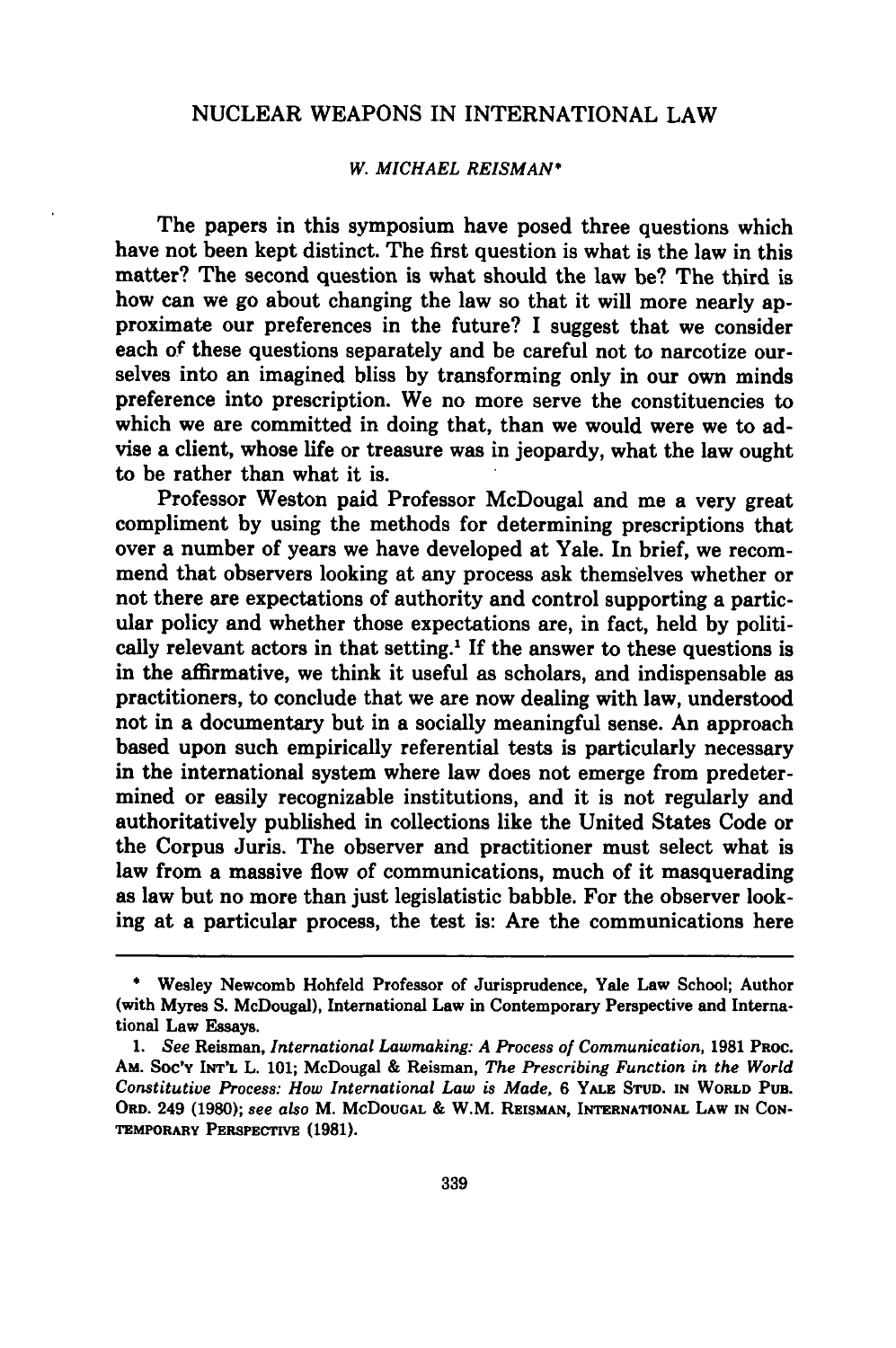sustained **by** authority and control and have they created coordinate expectations? The communication Professor Weston would like to find (indeed, I would too) would affirm that the building, storing and use, under any circumstances, of weapons whose consequences are promiscuously horrible beyond the most deranged imagination, are unlawful.<sup>2</sup> **If** we use the methods Professor Weston has adopted, I fear we will reach a negative conclusion, or, at the very best, one much more doubtful than the one he wishes to reach.

Professor Weston has not examined the expectations of contemporary elites.<sup>3</sup> Instead, he has selected a variety of older documents and subjected them to textual analysis. Would it not be more appropriate to begin one's investigation with the actual perspectives held **by** elite members in the United States and the Soviet Union? Would it not be more appropriate to infer certain shared expectations from the fact that these elites are frenetically building, stocking and developing contingency plans for the use of these weapons? If we confirm this behavior and the expectations consistent with it, **I** think it very perilous to insist that we are not dealing with something that is effectively law.<sup>4</sup> Let us go a step further and examine a polity in which power is widely shared. If we are to identify the expectations of politically relevant actors in that polity, we must extend our focus of inquiry to include many other community members. I suspect you will discover that in the United States, the vast majority of people who have thought about this problem have routinely assumed that the weapons paid for **by** their taxes are in fact lawful and will and should be used under certain circumstances. This does not mean that everyone in that aggregate is ecstatic about the prospect of using them. **(I** think it unwarranted and unfair to assume that these people are a collection of Dr. Strangeloves). **My** impression is that the policy content shared **by** politically relevant actors in the United States and the Soviet Union is exactly the opposite of what Professor Weston has suggested.5 But **I** emphasize that **I** have not conducted intensive or mass surveys.

Professor Weston talked about the authority component, but he did not address the communication flow of effective control or control intention-a point Professor McDougal has raised. Let me make one observation. In a decentralized system, without an effective sheriff on whom we can count to secure the implementation of norms, effective control is dispersed among different actors. We determine whether or

<sup>2.</sup> *See* Weston, *Nuclear Weapons and International Law: Prolegomenon to General Illegality,* 4 N.Y.L. **SCH. J.** INT'L **&** Comp. L. **227 (1983).**

**<sup>3.</sup>** *Id.*

*<sup>4.</sup> See supra* text accompanying note **1.**

*<sup>5.</sup> See* Weston, supra note 2.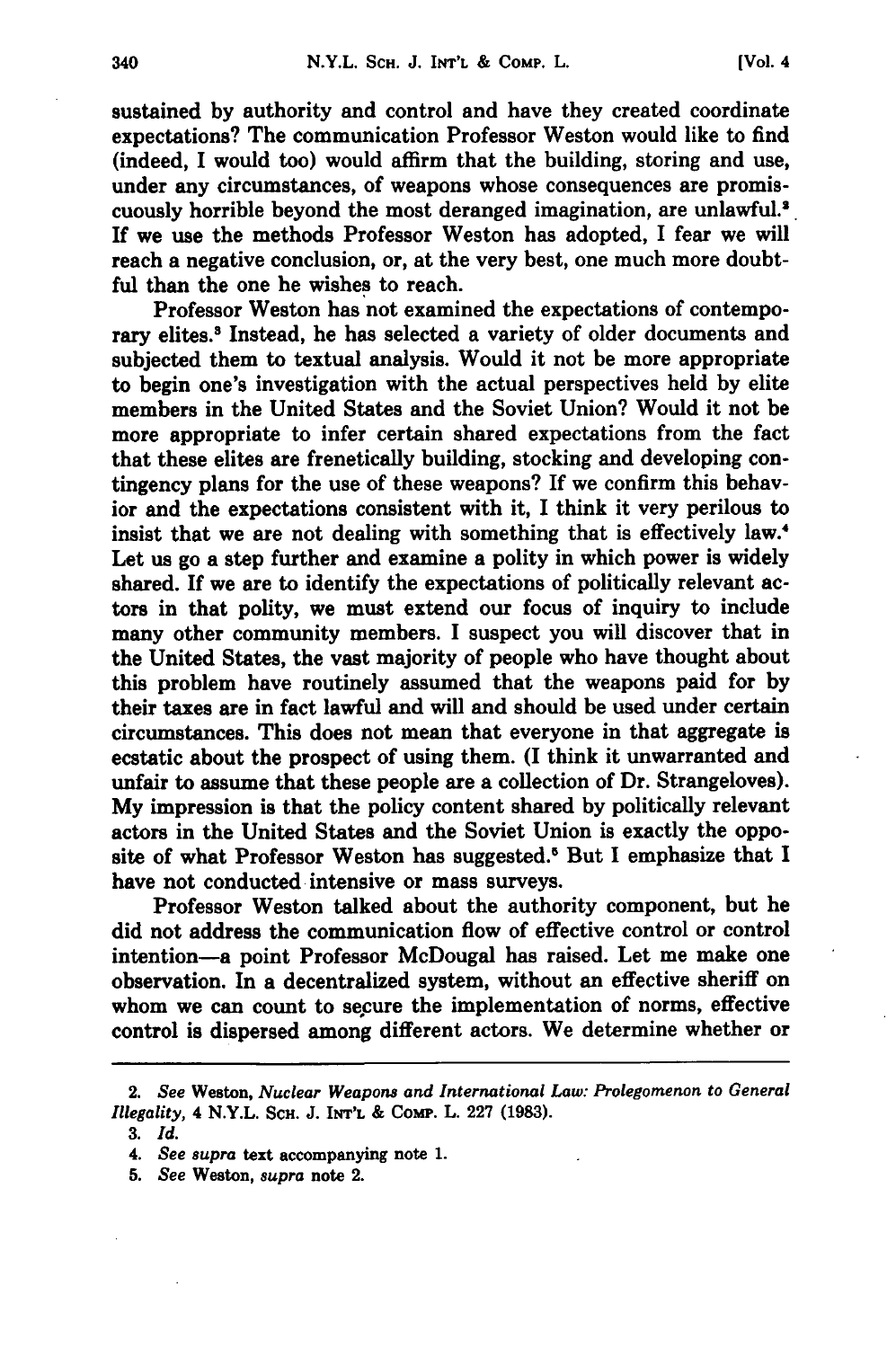not there is adequate, effective control to give effect to particular norms **by** ascertaining whether certain actors have the capacity and will to support those norms through appropriate patterns of reciprocity and retaliation. Dr. Almond pointed out that retaliation is possible only if you have something akin to what your potential adversary has.<sup>6</sup> Moreover, you must have it when you are suddenly attacked, for nuclear war is a come-as-you-are war. It is ironic and cruel, but there is a Gresham's Law of weapons in international politics: the stability that one seeks in a decentralized system requires the development and maintenance of the very weapon that threatens us and that we would like to eliminate.

The second question is what should the law be? Our most general preference is for a world public order of human dignity in which there is an abundant production and a wide distribution of all the values human beings want;<sup>7</sup> a public order in which those life opportunities, now available to a relatively small stratum of the world's population, are shared much more generously and democratically.<sup>8</sup> Such a public order system requires a low expectation of violence or unauthorized coercion.9

Alas, that expectation eludes us. Without a centralized method for securing it, what has been gerryrigged is the so-called system of deterrence, already described and discussed at this symposium. In a system **of** deterrence, nuclear weapons serve a function unique to a very small category of weapons. The function, as Dr. Almond's important paper makes clear, is not to be used or, as our German colleagues would put it with enviable precision, to be "not-used." Their function is to deter, to deter comparable use of the same weapon and to deter the initiation of changes in the political balance between parties so substantial that they would force one party to resort to these weapons because it felt its vital interests were being threatened.

This is one hell of a dangerous and anxiety producing way to maintain minimum order! Strategists have yet to come up with something as effective. We lawyers should certainly contribute what we can. The law should seek to banish these weapons. But, as Dr. Almond has emphasized, doing this will involve looking not simply at the weapon

*<sup>6.</sup> See* Almond, *Deterrence* Processes and *Minimum Order,* 4 N.Y.L. ScH. **J. INT'L** & COMP. L. **283 (1983).**

**<sup>7.</sup>** These values include power, wealth, enlightenment, skill, well-being, affection, respect and rectitude. *See* M. McDoUGAL, H. LASSwELL **&** L. **CHEN, HUMAN RIGHTS AND** WORLD **PUBLIC ORDER 84-86 (1980).**

**<sup>8.</sup>** *Id.*

<sup>9.</sup> *Id.* at 46-47, 118, 439, **690,** 817-19, 858.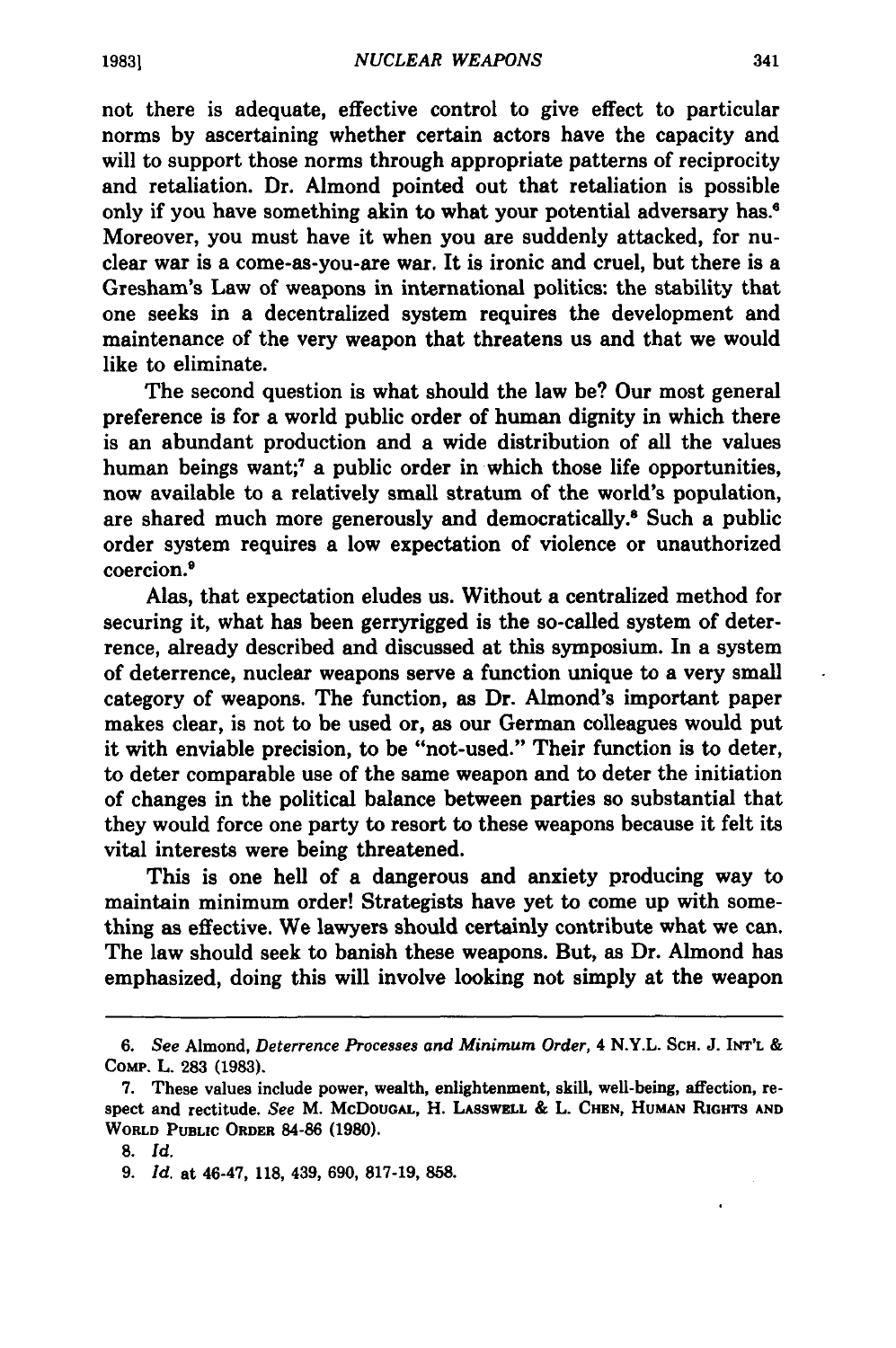but at the entire war system of which the weapon is an integral part.<sup>10</sup> Social systems, economic systems, political systems and personality systems, in addition to the weapon itself, must be changed.

**All** of us, Americans and Russians alike, wish, in some way compatible with our security, to put this dreadful genie we have released back in the bottle. The third question is how can we go about doing it? Legal fiat will not banish the weapons and their supporting systems. One part of the problem, as a number of papers have pointed out, is the deep reciprocal distrust the superpowers have for each other.<sup>11</sup> Even if that distrust is tempered in a period of relative détente, security specialists must continue to be wary. Documents are generally drawn with the expectation that the amicable context prevailing at the time of their conclusion will continue and will sustain the designated behavior in the **future.'"** But Professor McDougal has taught us that a critical variable of which to take account in trying to predict future behavior is "crisis," the unanticipated expectation that values critical to an individual or group are at stake in high degree.<sup>13</sup> The intervention of the variable of crisis on agreements means that the terms of agreement presupposing amity are less and less likely to be followed. Hence, even the negotiation and conclusion of documents that limit future arms or disarm and even the inception of processes toward that end, must be accompanied **by** a cogent, effective and verifiable regime providing the basic deterrence that the current, plainly unsatisfactory **system** provides. In addition, it must also ward off future crises likely to rend the **security system.**

Even if there is no norm prohibiting resort to nuclear weapons,<sup>14</sup> international lawyers, **by** concerted effort, could contribute to fashioning one. Doctrinal writers have long been recognized as a subsidiary source of international law.'" Before we undertake that responsibility, however, we must ask ourselves first whether the new norm we are proposing is likely to contribute to the realization of the goals of public order in the context I mentioned earlier. Second, will minimum order be enhanced **by** symmetrical changes urged on both of the major par-

**<sup>10.</sup>** *See* Almond, *supra* note **6.**

**<sup>11.</sup>** For an elaboration of this concept, see the other commentaries presented in this issue.

<sup>12.</sup> See M. McDougal, H. Lasswell & J. Miller, Interpretation of Agreements **AND** WORLD **PUBLIC** ORDER, **63, 262-63 (1967).**

**<sup>13.</sup>** *See* McDougal, Lasswell **&** Chen, *Human Rights and World Public Order: Principles of Content* and Procedure for *Clarifying Community Policies,* 14 VA. **J. INT'L** L. **387, 390** (1974).

<sup>14.</sup> *See supra* text accompanying notes **7-8.**

**<sup>15.</sup>** *See* **STATUTE OF THE INTERNATIONAL COURT OF JUSTICE,** art. **38(1)d.**